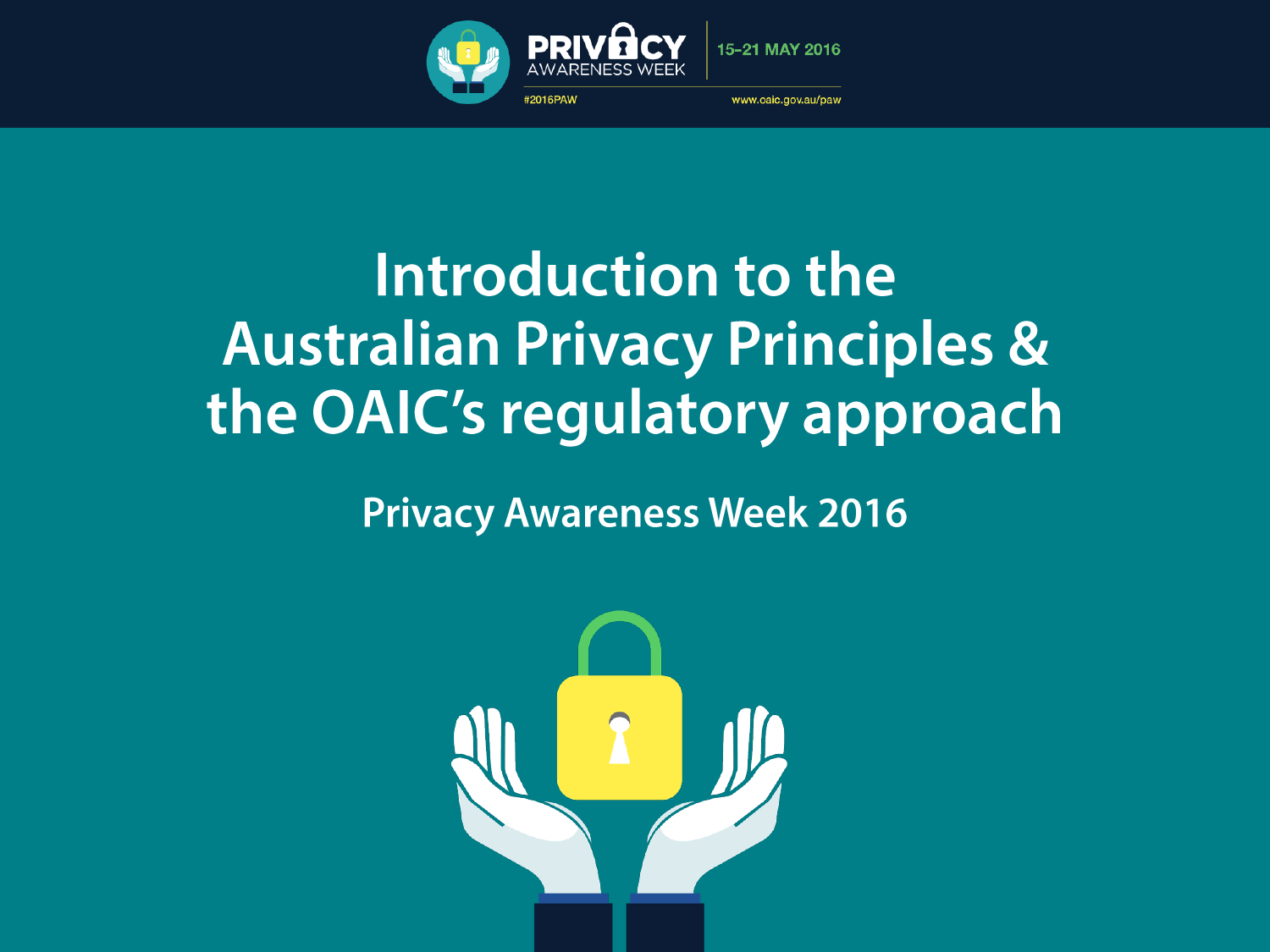

#### **Office of the Australian Information Commissioner (OAIC)**

- Independent Australian Government statutory authority
- The Australian Privacy Commissioner and staff regulate Australia's *Privacy Act 1988*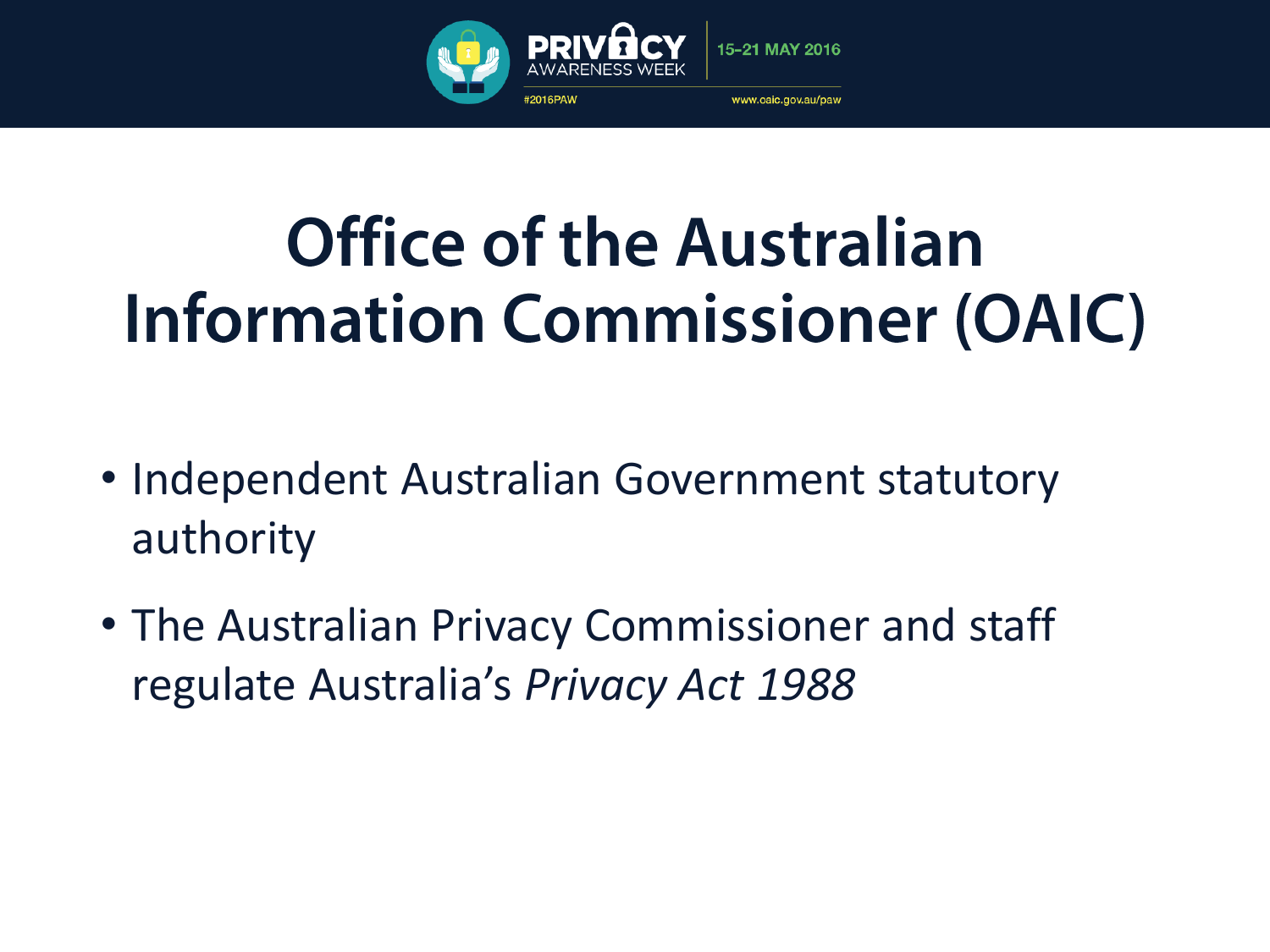

## **What does the Privacy Act cover?**

- Information privacy
- Australian Privacy Principles (APPs)
- Privacy Act contains provisions that deal with:
	- 'personal information'
	- 'sensitive information' (such as health information)
	- tax file numbers
	- credit information
- Commissioner's regulatory powers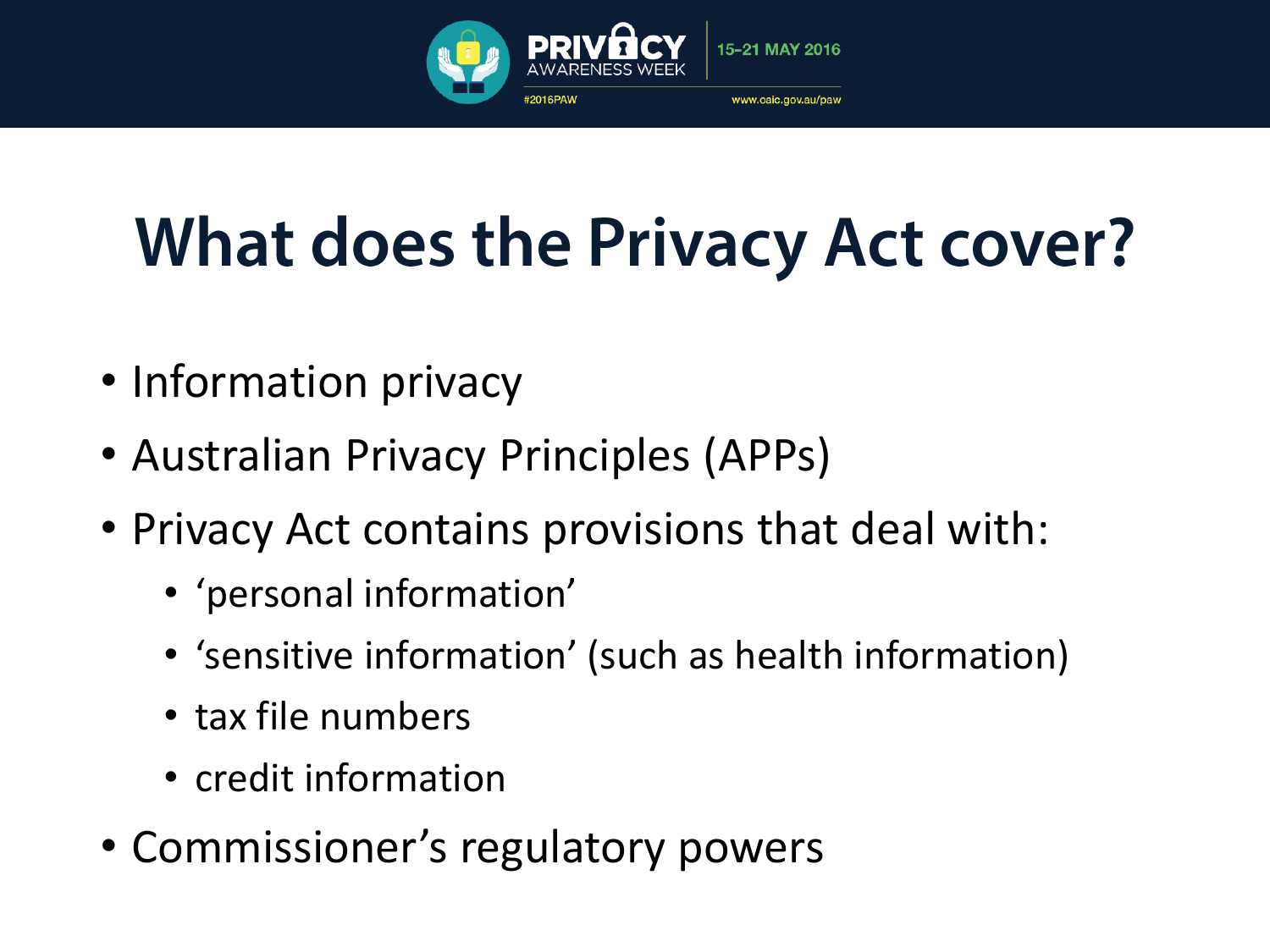

## **Australian Privacy Principles**

- 13 APPs
	- Principles apply to government agencies and private sector organisations (referred to as 'APP entities')
	- Structured to reflect the information life cycle  $$ planning, collection, use and disclosure, quality and security, access and correction
	- APP Guidelines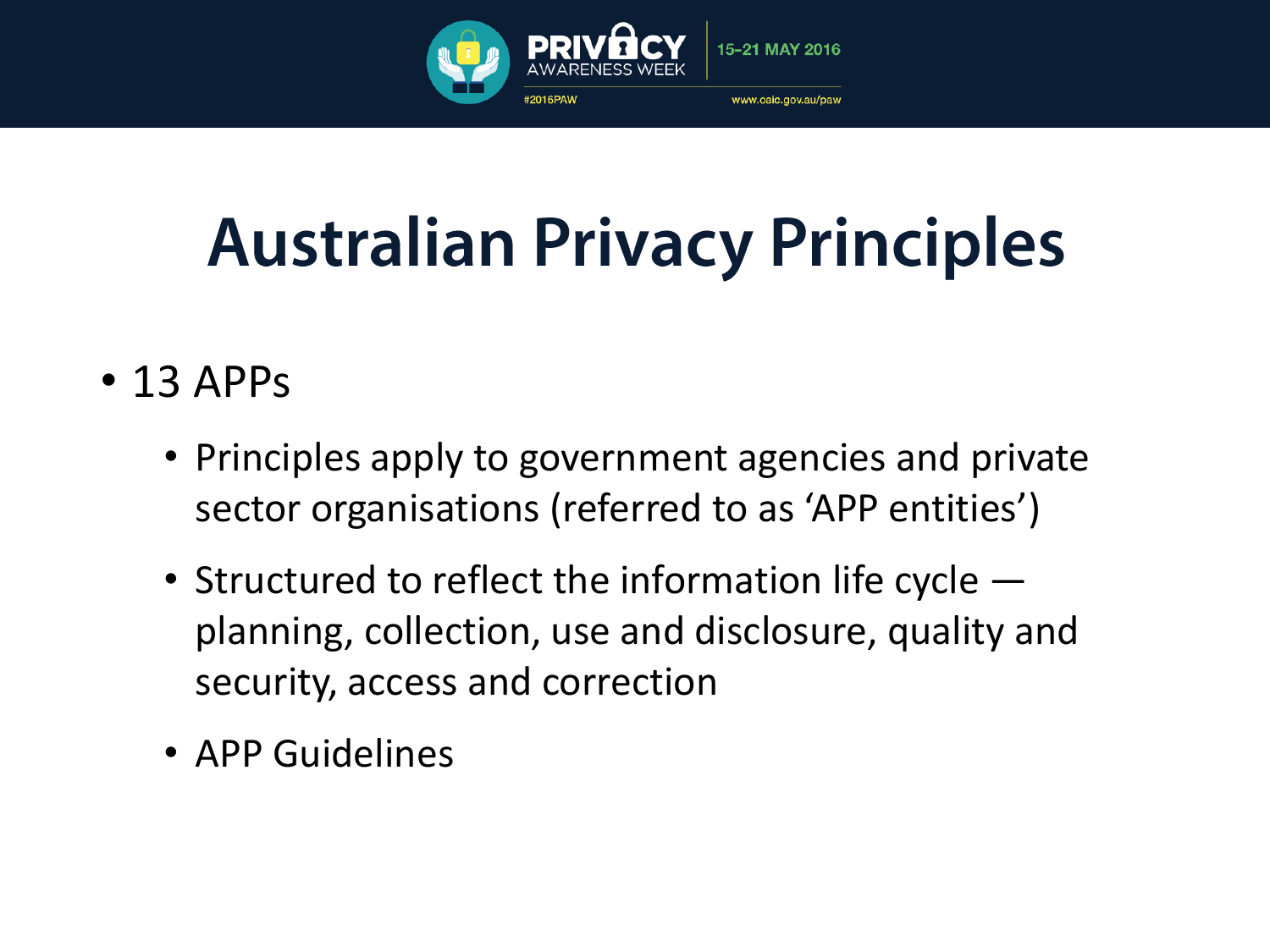

#### APP 1 — Open and transparent management of personal information

- Take reasonable steps to implement practices, procedures and systems to ensure compliance with APPs
- Privacy policies must be clearly expressed and up-to-date
- OAIC's *Guide to developing a privacy policy*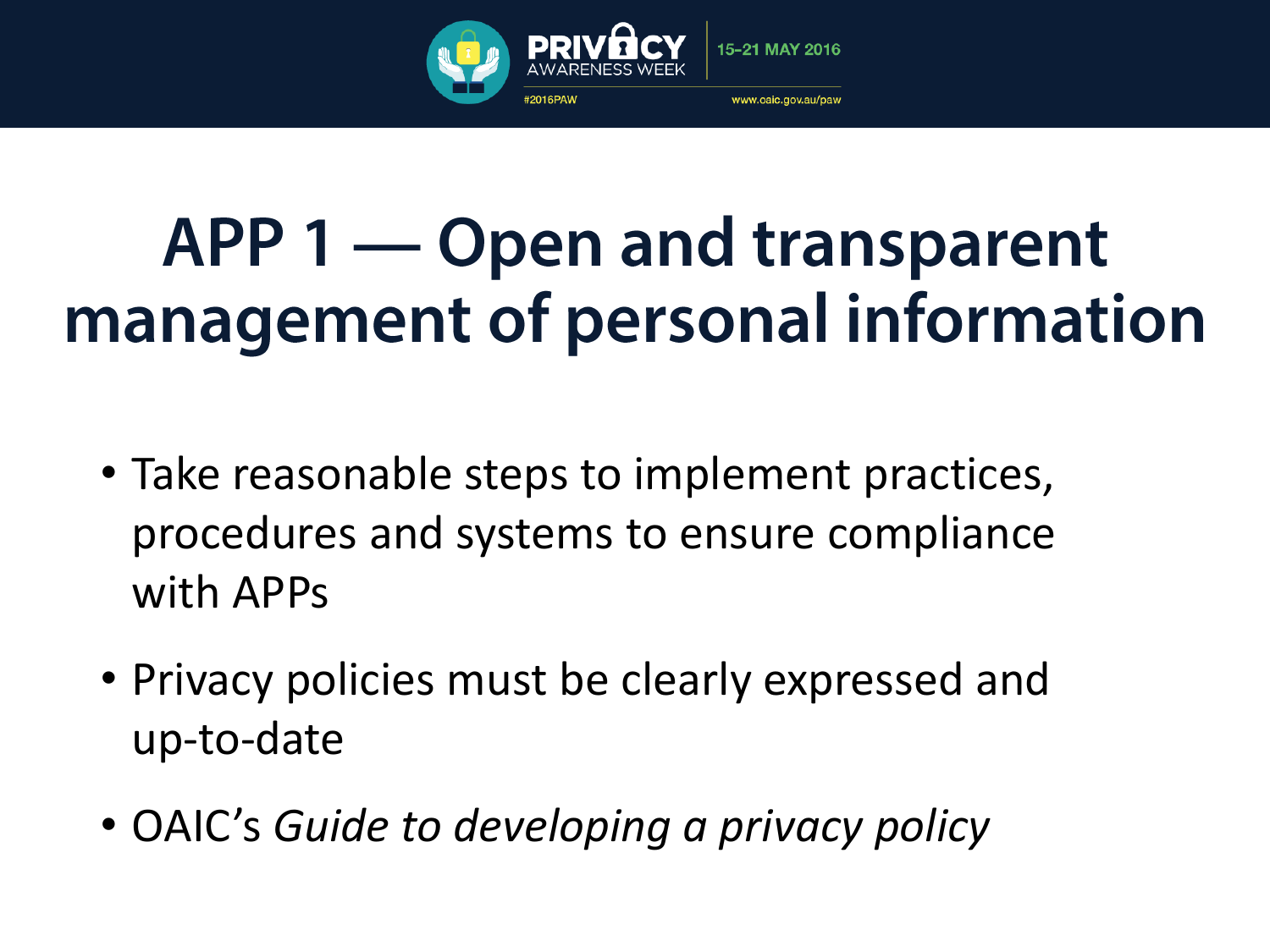

## **Privacy management framework**

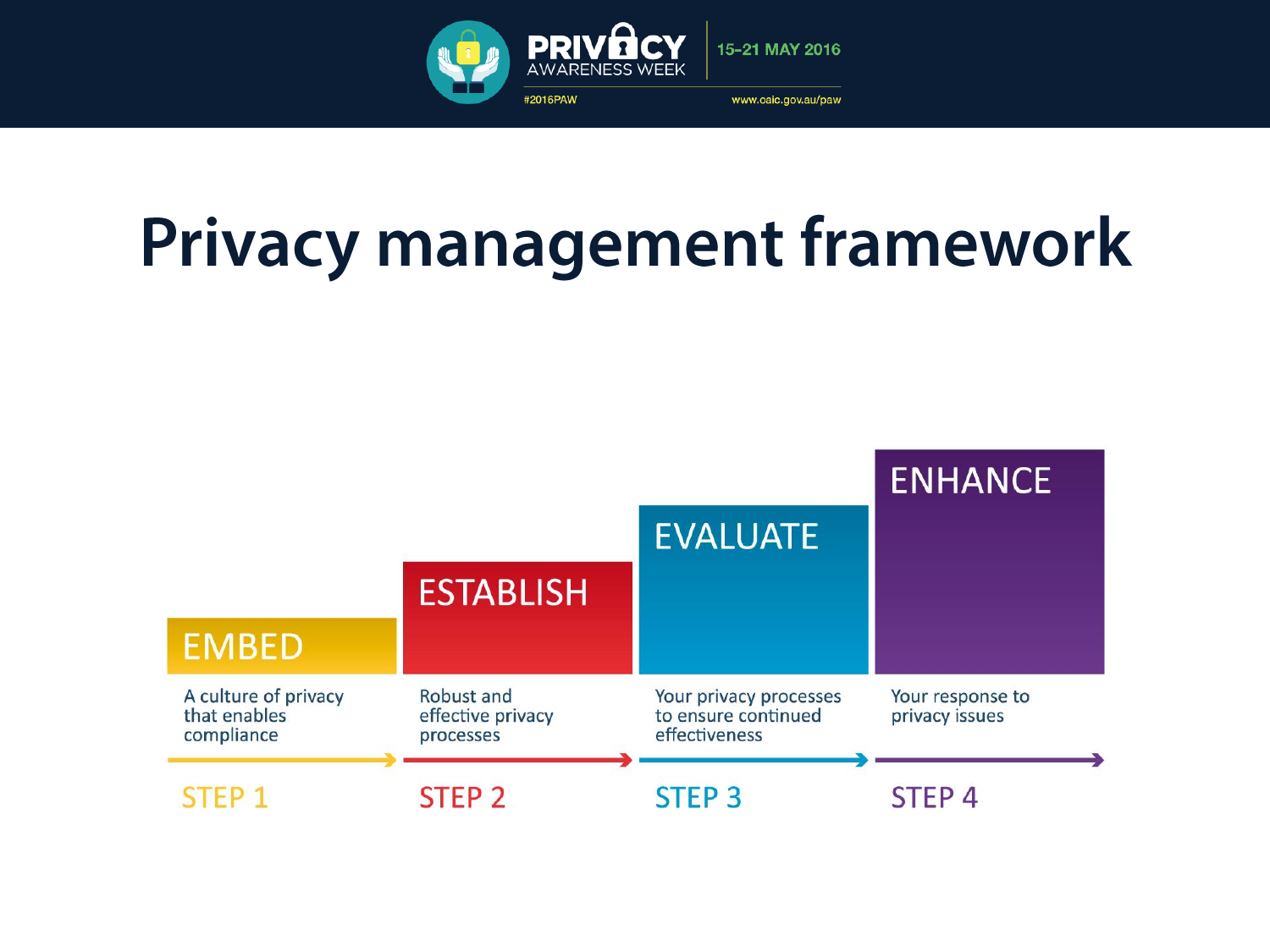

#### **APP 2 — Anonymity and** pseudonymity

- Requires APP entities to give individuals the option of not identifying themselves, or of using a pseudonym
- Doesn't apply if identification is required by law or it is impracticable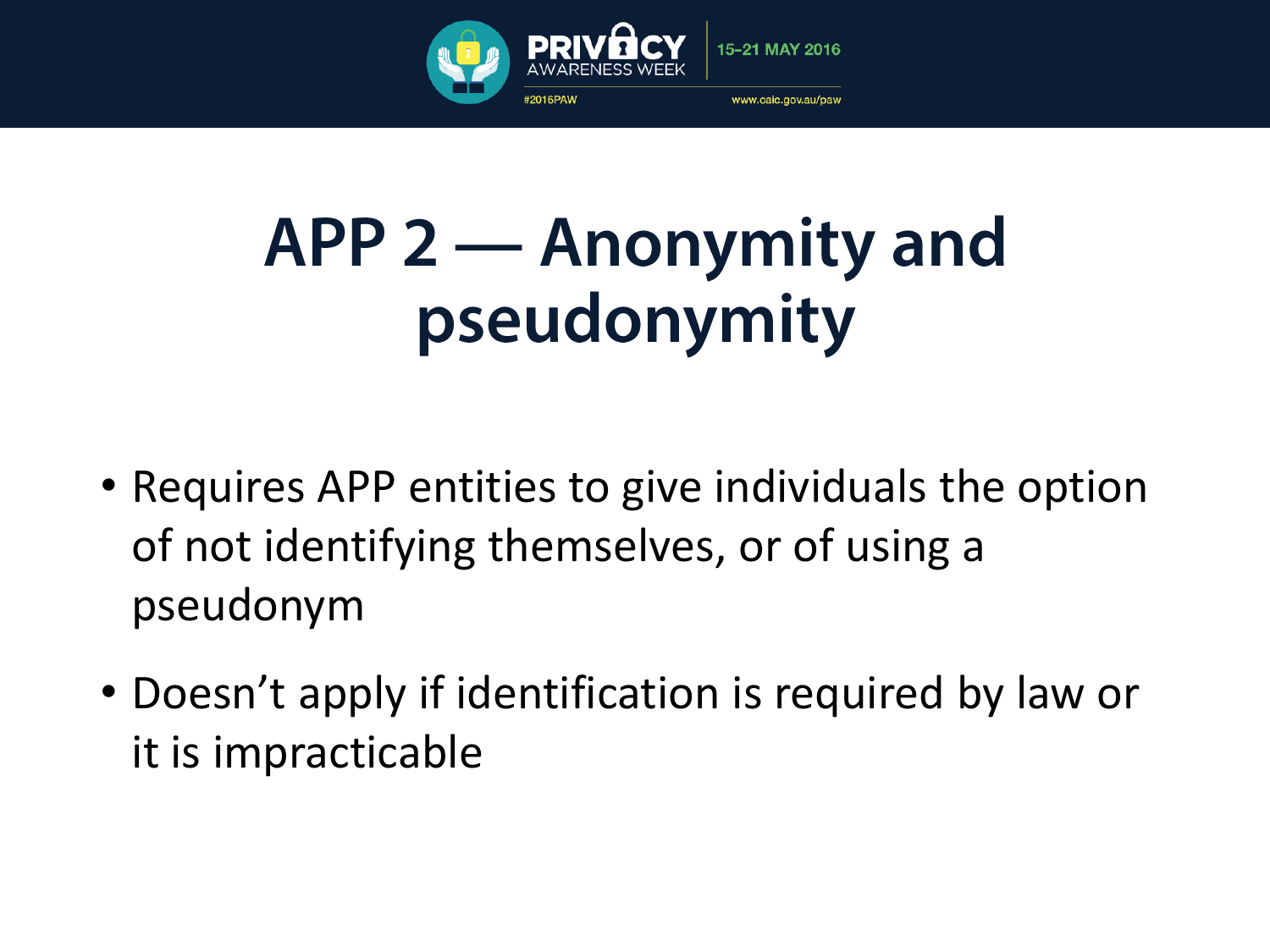

#### **APP 3 — Collection of personal** and sensitive information

- Covers collection of personal information and sensitive information
- Collection must be 'reasonably necessary' for one or more of an APP entity's functions or activities
- Additional obligations apply to sensitive information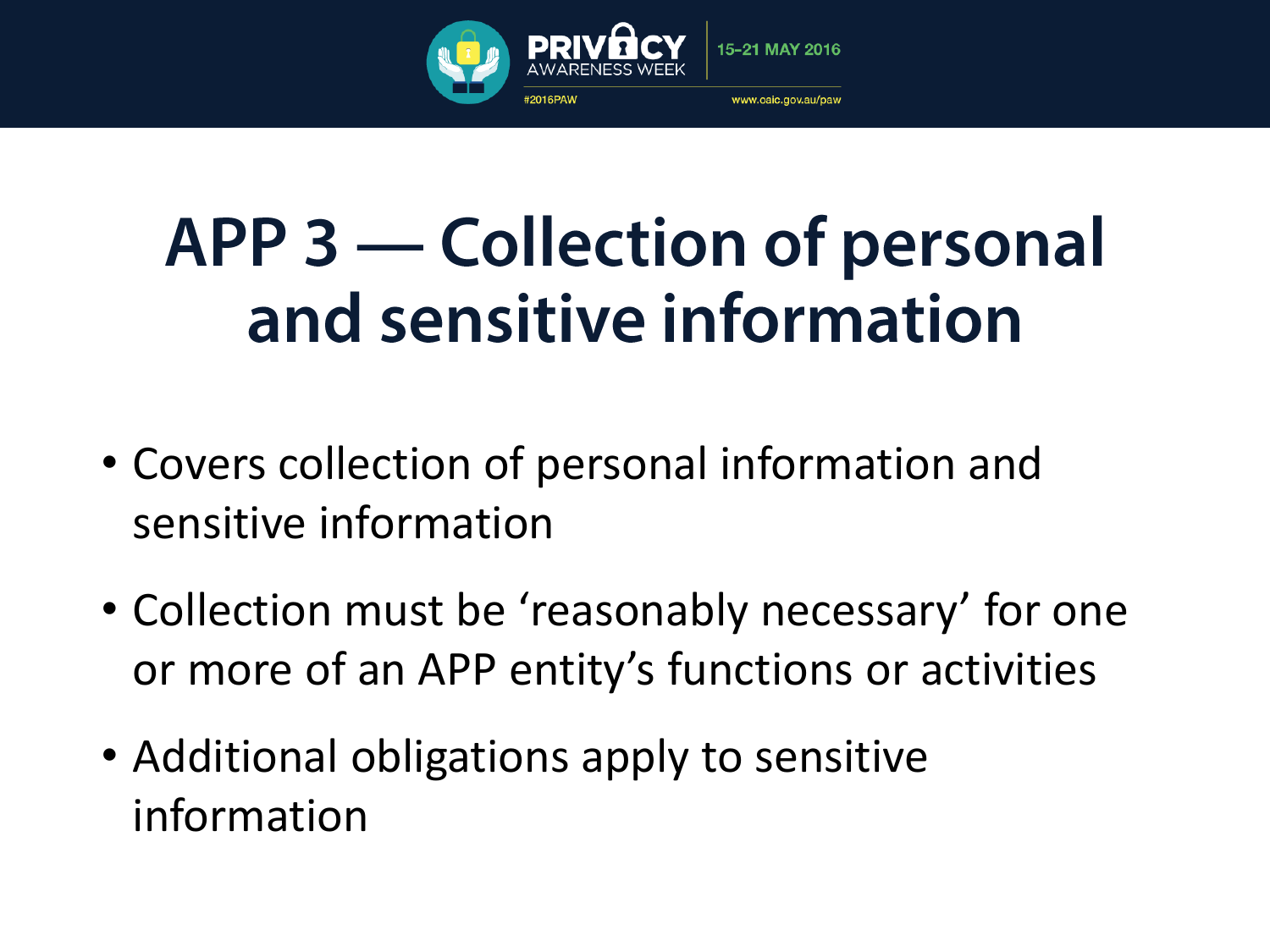

#### APP 4 — Dealing with unsolicited personal information

If an APP entity receives unsolicited personal information, it must:

- Assess whether it could have collected the information under APP 3
- If not, destroy or de-identify that information

But different rules apply to Commonwealth records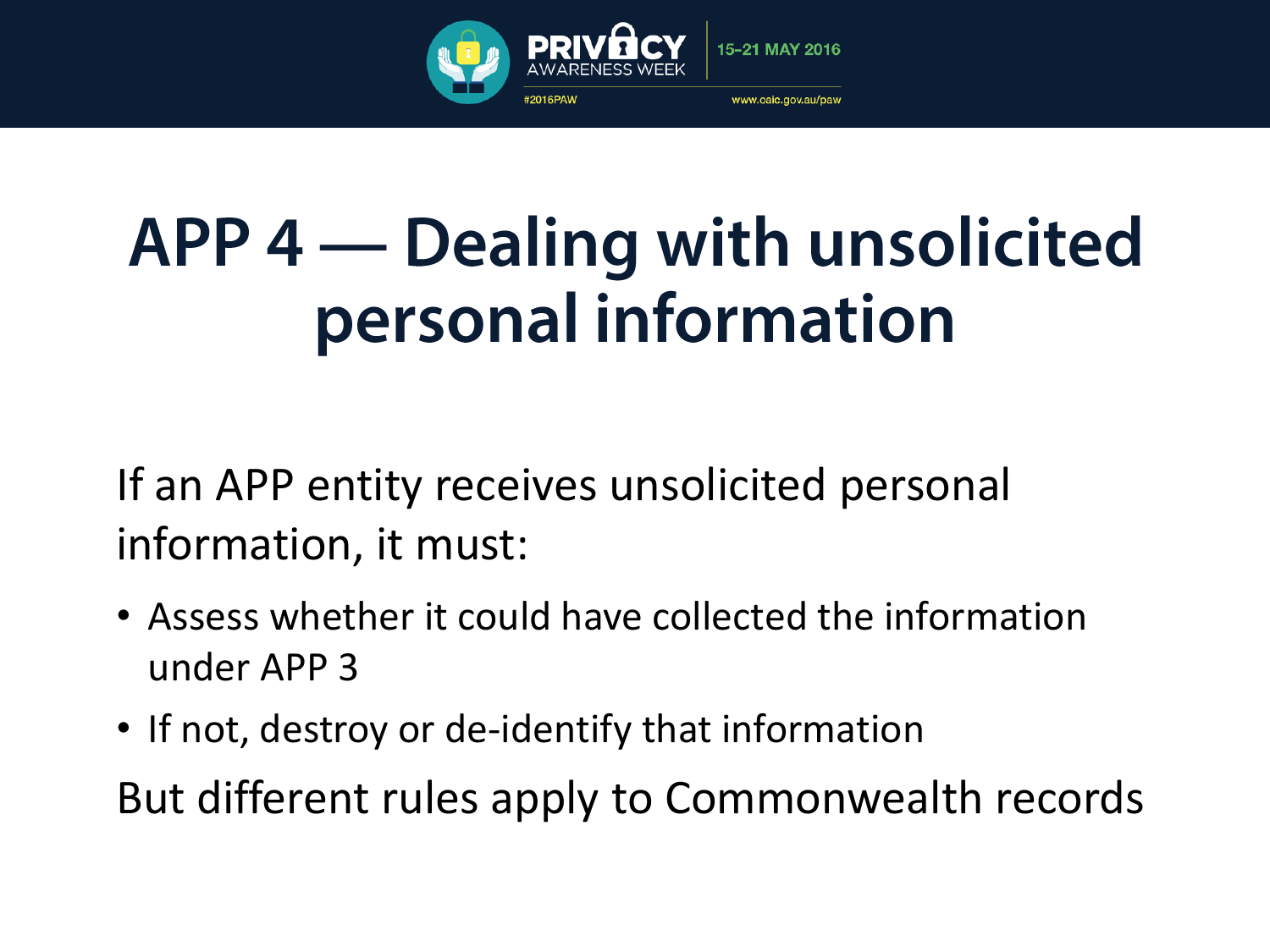

## **APP 5 — Notification of collection**

- Outlines **what** an APP entity must tell an individual and **when**
- Includes:
	- Who the entity is and how to contact it
	- The purpose(s) of the collection
	- Usual disclosures to third parties
	- Complaint handling process
	- Likely overseas disclosure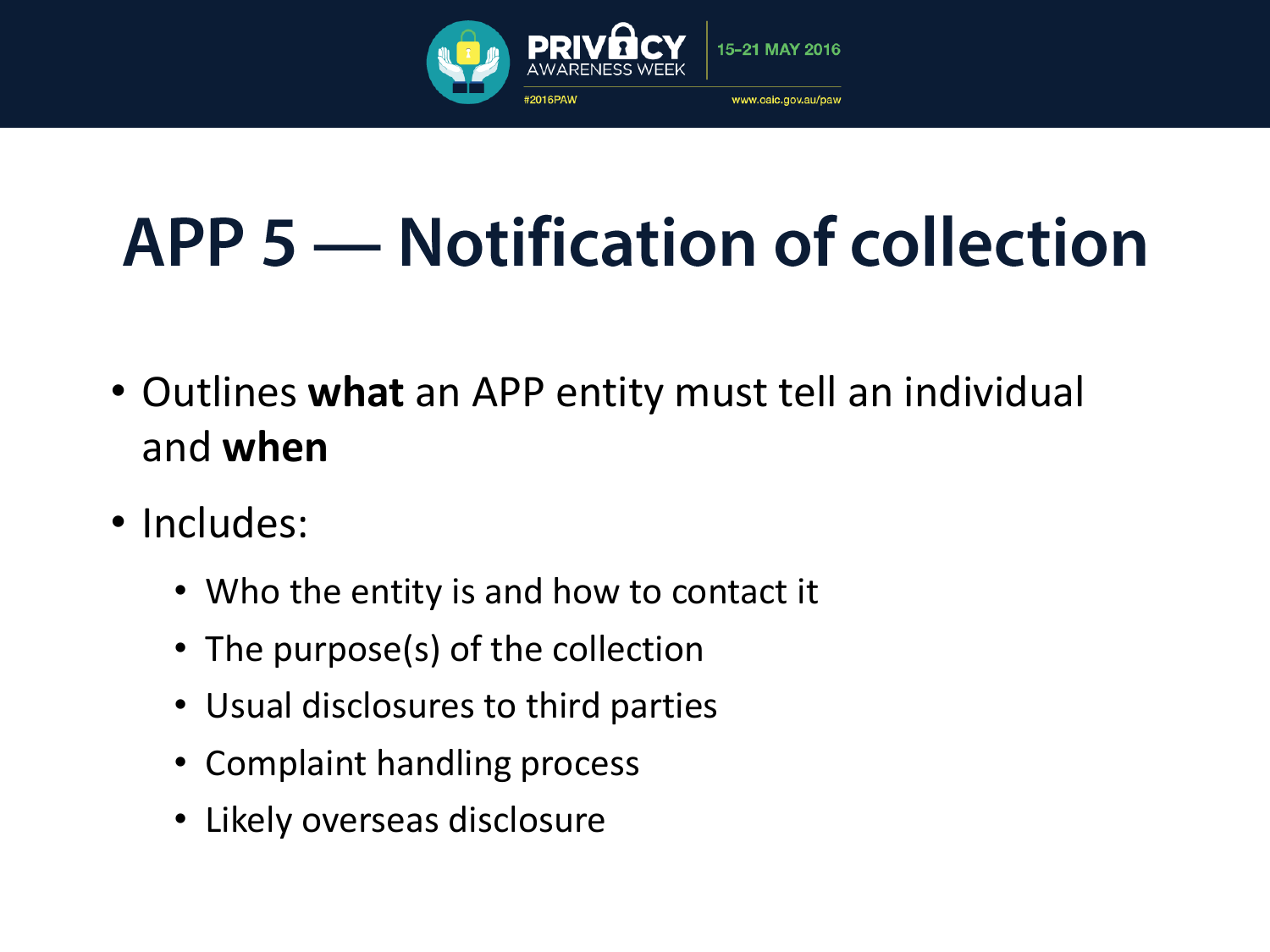

#### APP 6 — Use or disclosure

Can only use or disclose personal information for:

- Purpose for which it was collected, or
- Secondary purpose if an exception applies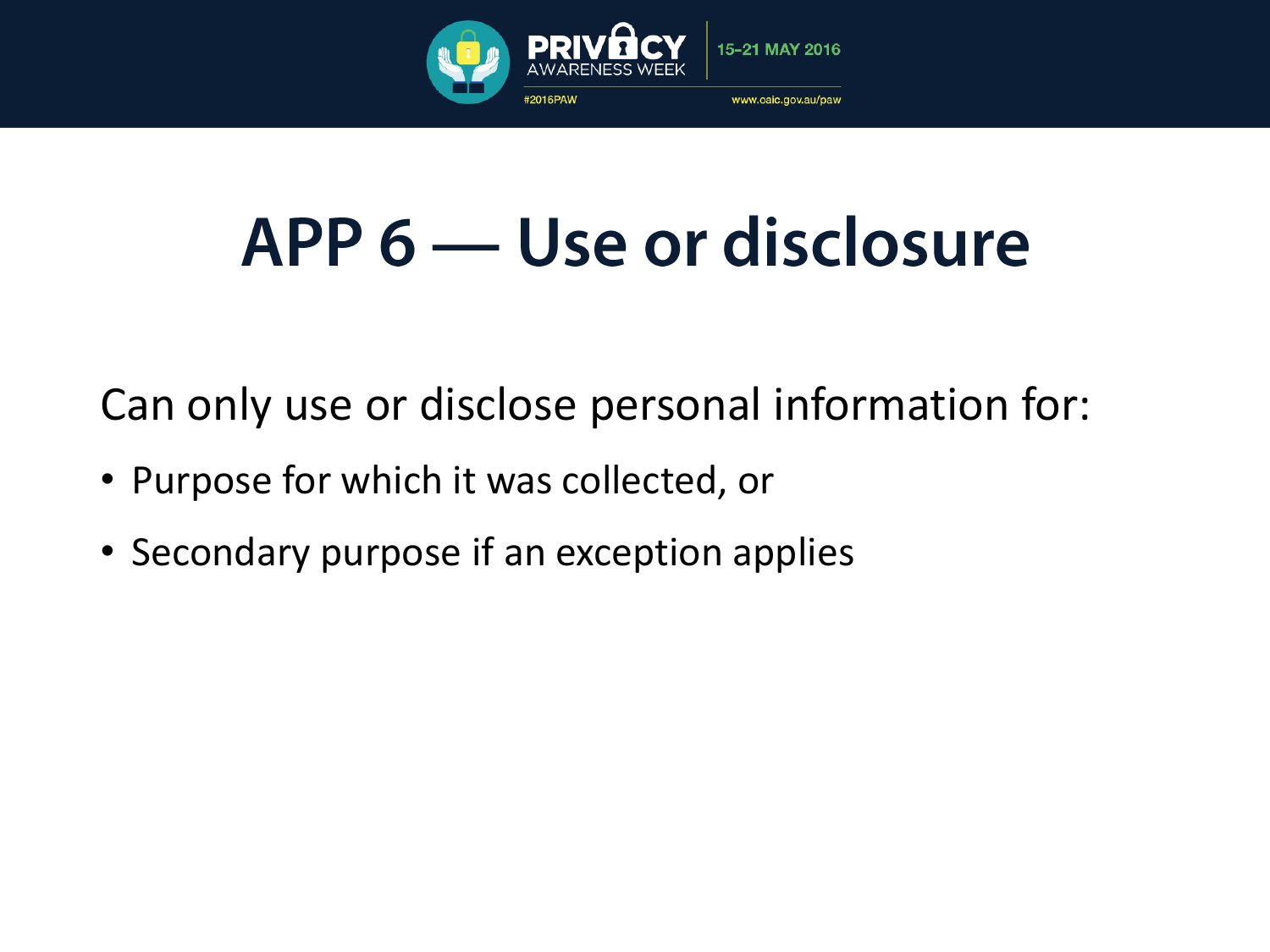

## **APP 7 — Direct Marketing**

- Only use or disclose personal information for direct marketing purposes if certain conditions are met
- Opt-out option
- Direct marketing of sensitive information requires consent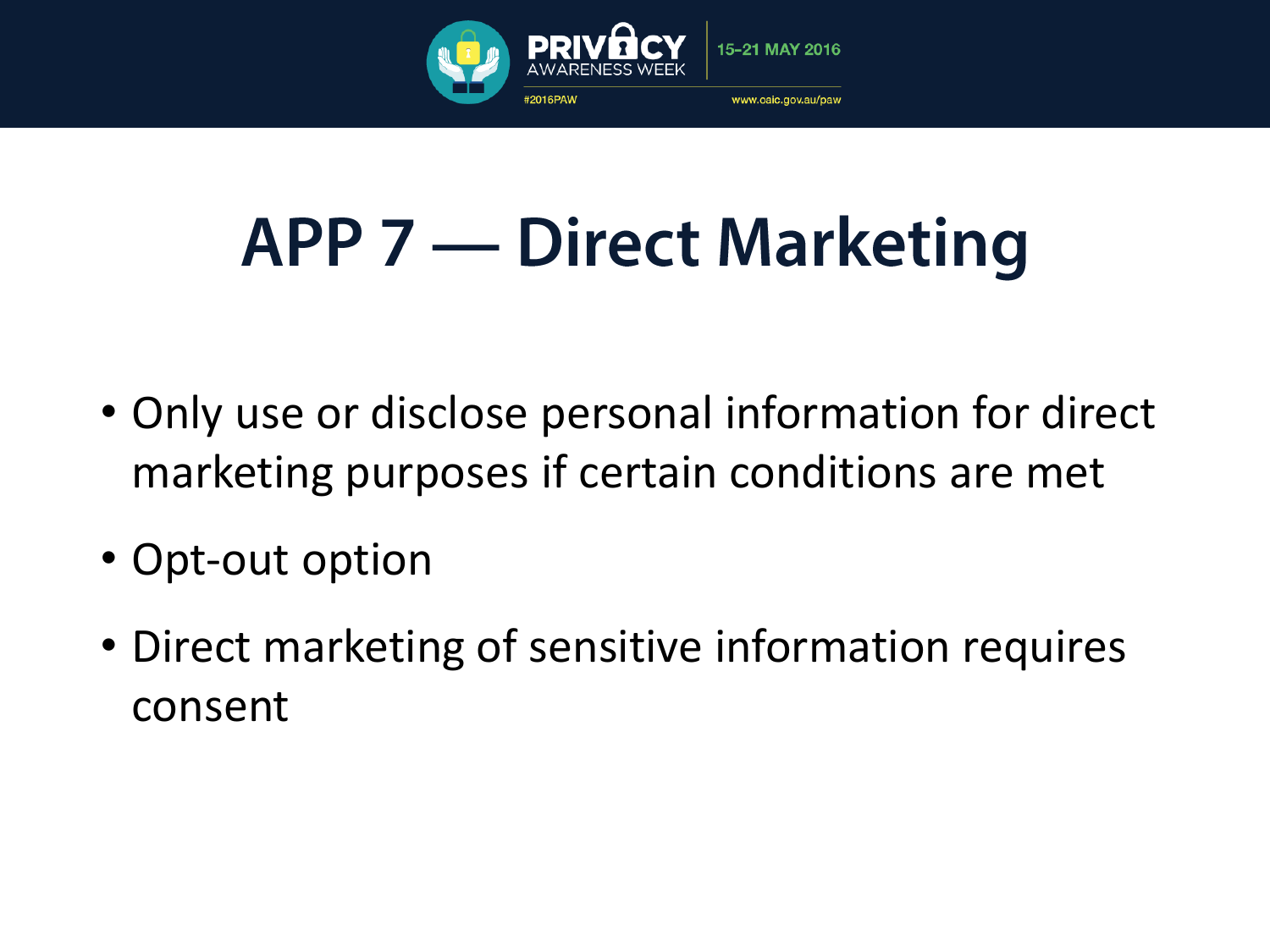

## APP 8 — Cross border disclosure

- Before disclosing personal information overseas, reasonable steps must be taken to ensure that the overseas recipient does not breach the APPs
- The APP entity will be accountable for a breach of the APPs by an overseas recipient
- Subject to exceptions
- OAIC's *Sending personal information overseas*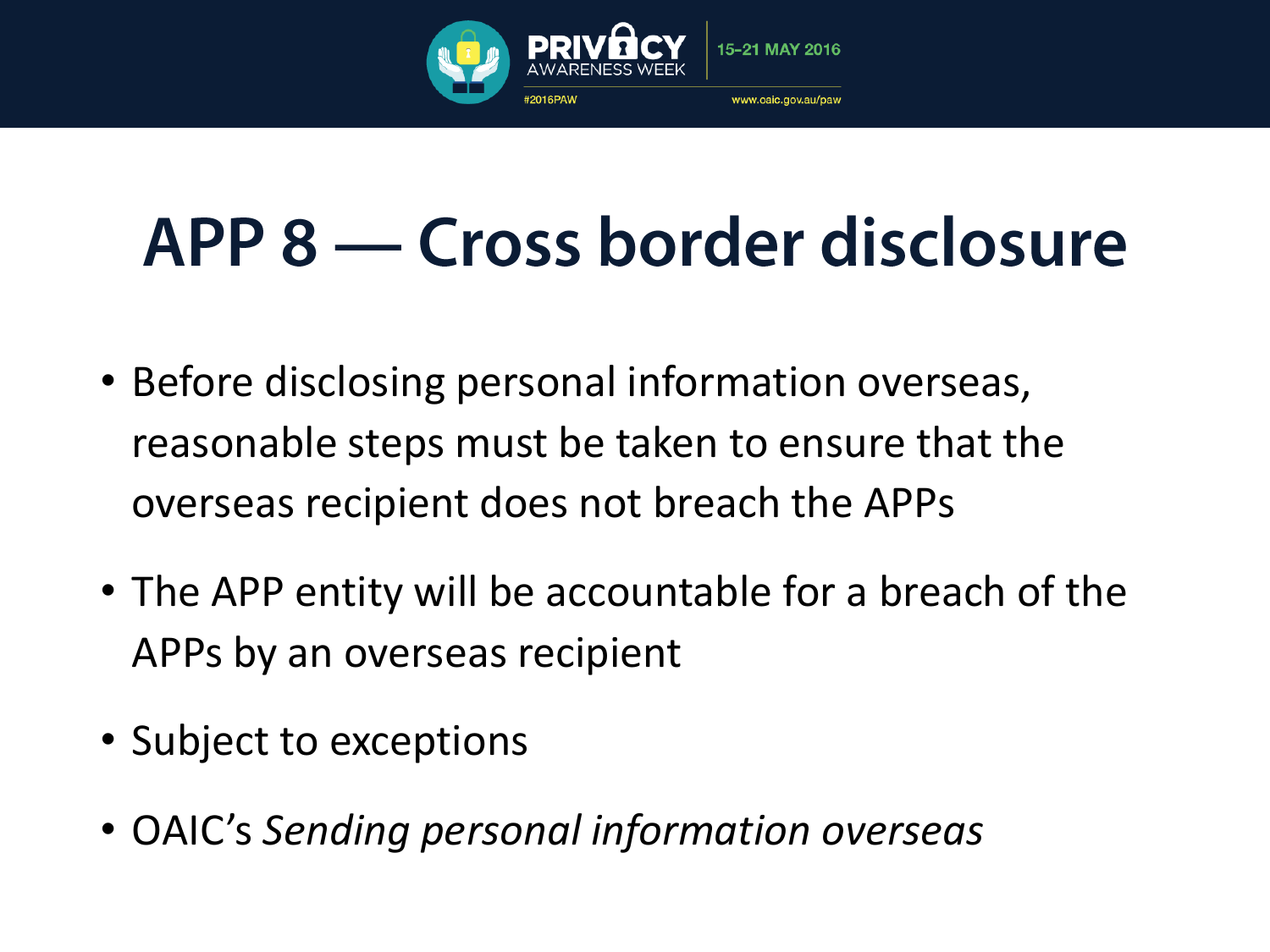

## APP 9 - Adoption, use or disclosure of government related identifiers

- Prohibits an organisation from adopting, using or disclosing a government related identifier
- Number, letter, symbol used to identify an individual, e.g. Medicare #
- Exceptions include where the adoption, use or disclosure is required or authorised by law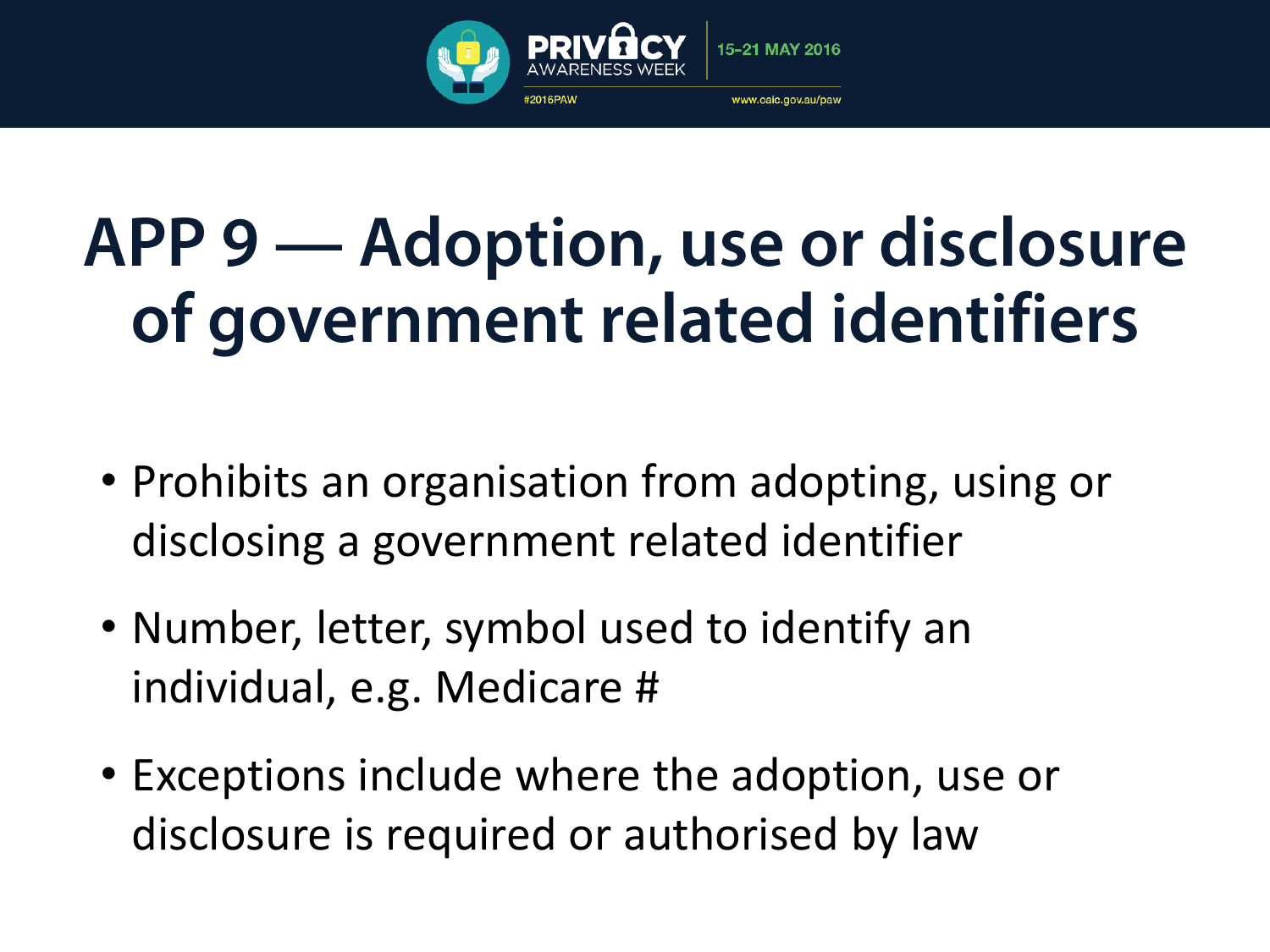

## APP 10 — Quality

- An APP entity must take reasonable steps to ensure personal information it collects, uses or discloses is:
	- accurate
	- up-to-date
	- complete
	- relevant
- Must also take reasonable steps to ensure that personal information is relevant for the purpose of the use or disclosure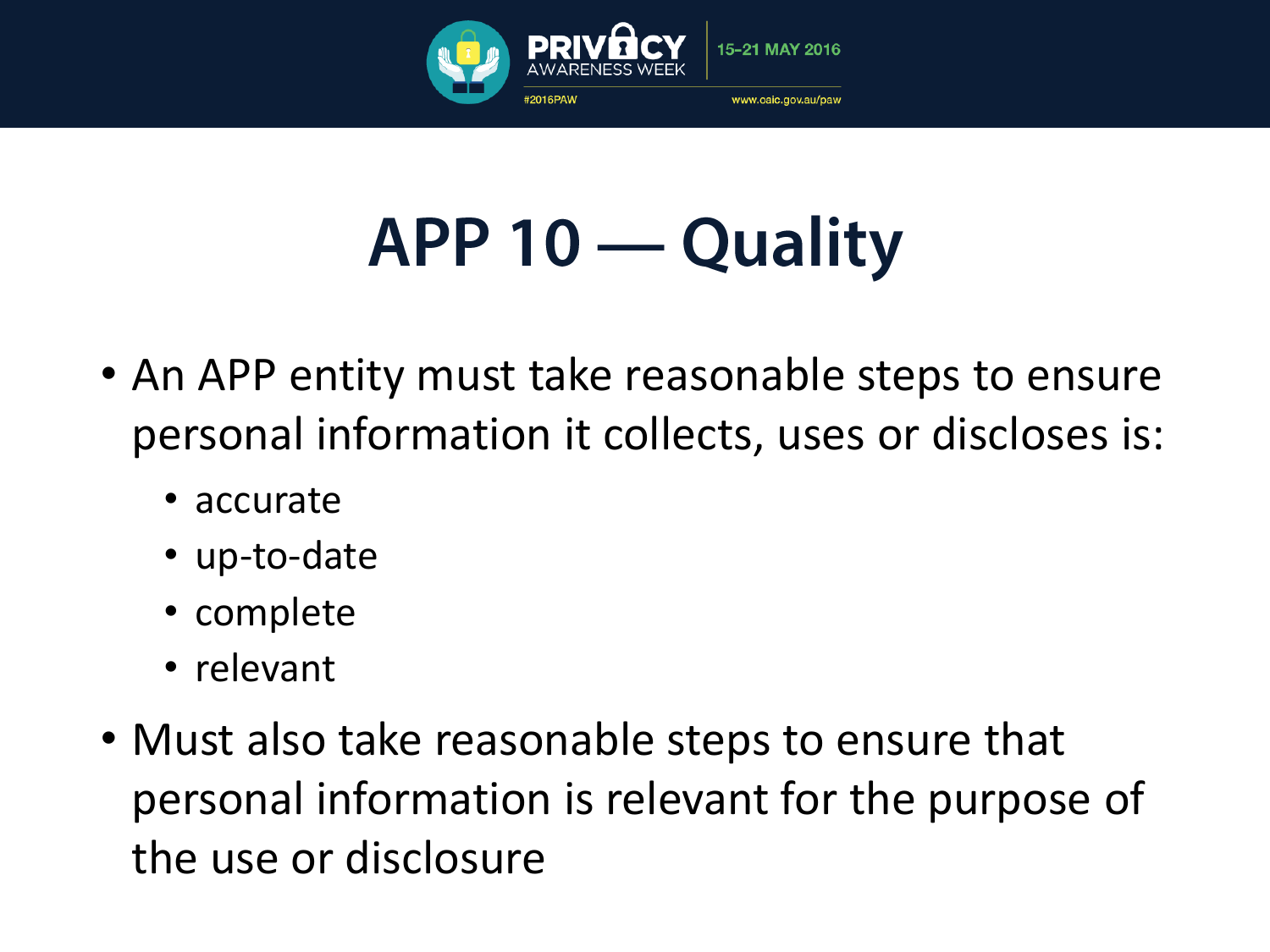

## **APP 11 — Security**

- Must take reasonable steps to protect personal information held from misuse, interference and loss, and from unauthorised access, modification or disclosure
- Obligation to destroy or de-identify personal information in certain circumstances
- OAIC's *Guide to securing personal information*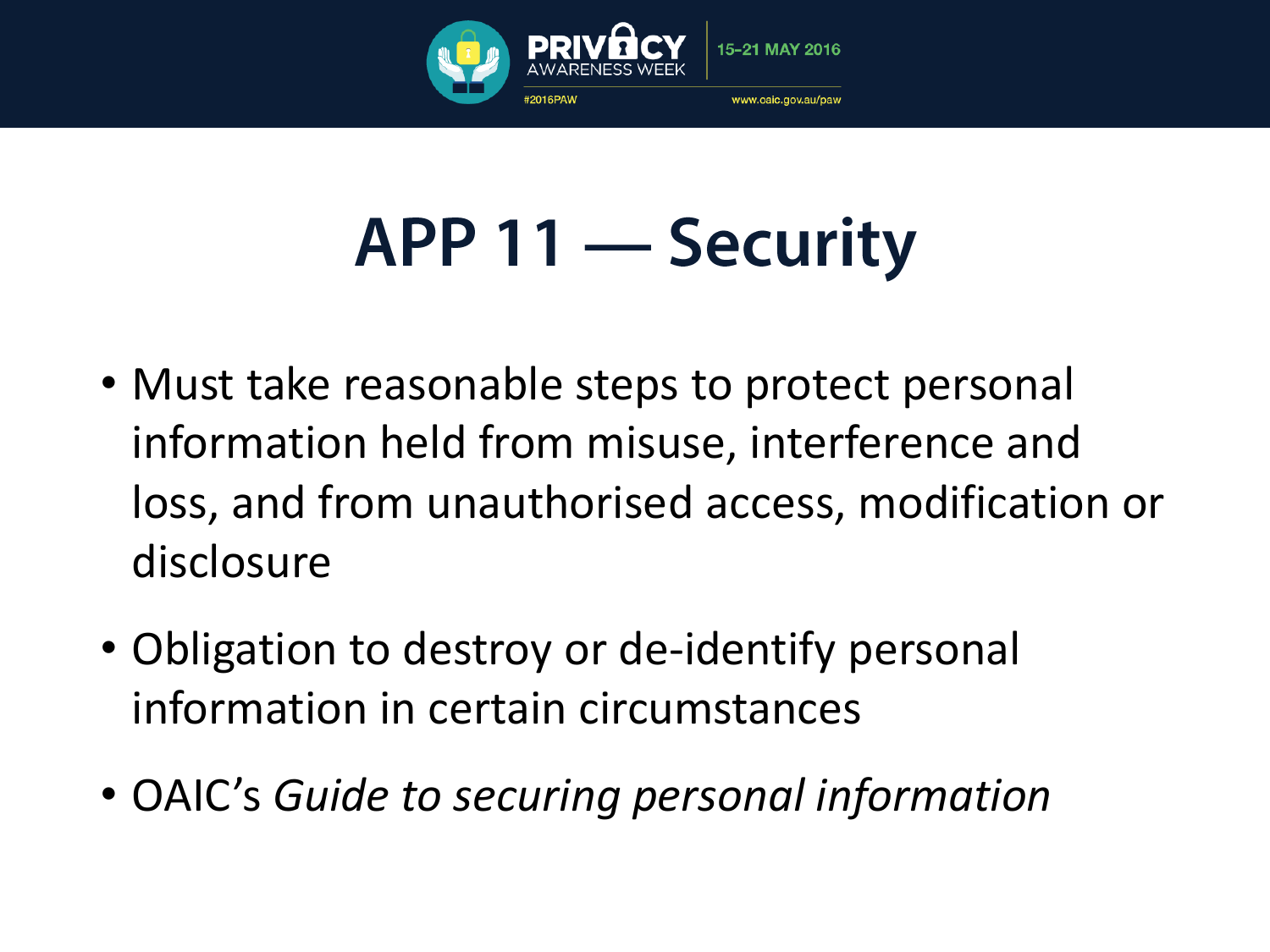

#### APP 12 – Access to personal information

• An APP entity must provide an individual with access to the personal information they hold about them, unless a specific exception applies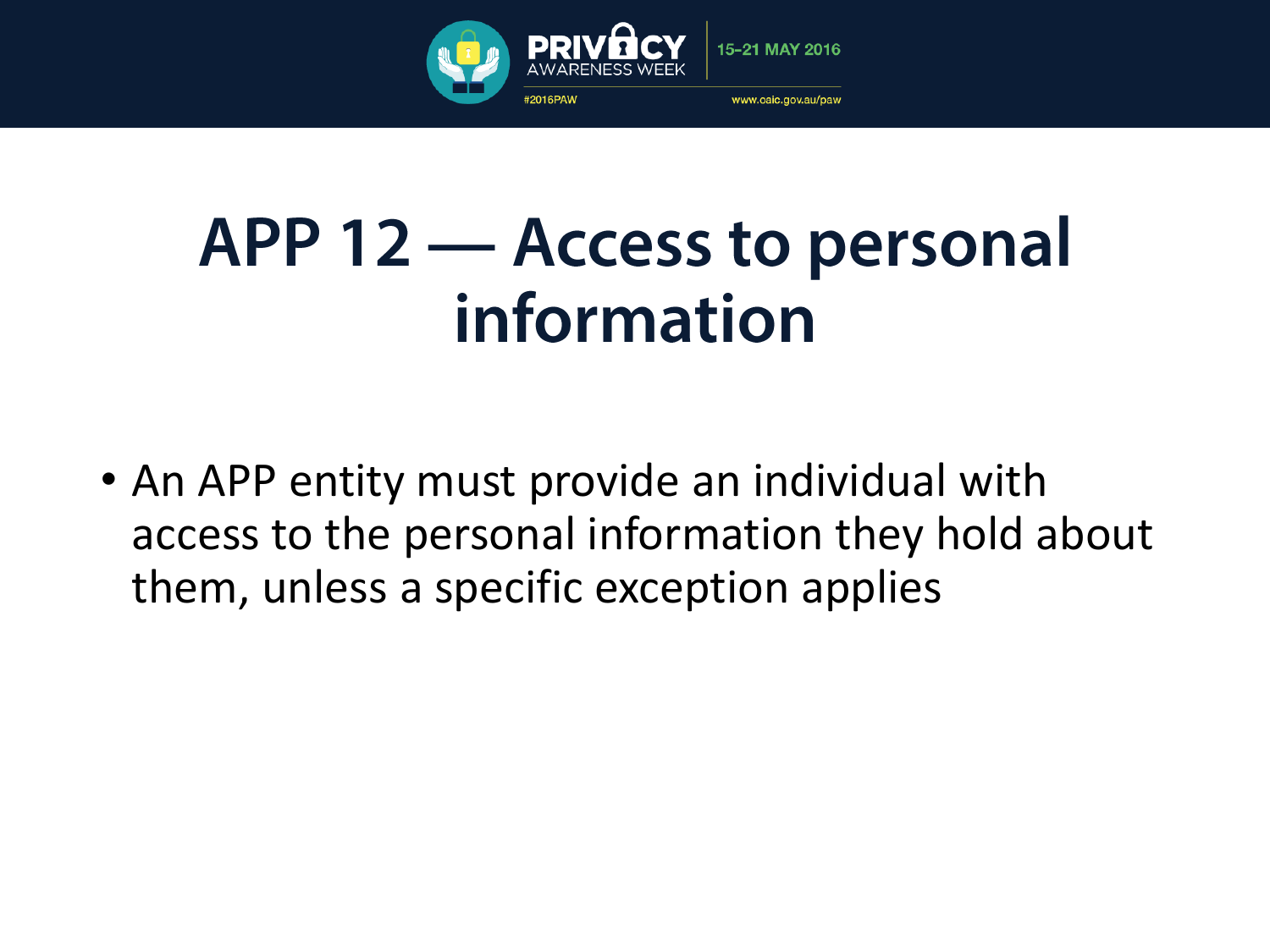

#### **APP 13 — Correction of personal** information

An APP entity must take reasonable steps to correct personal information to ensure it is accurate, up-todate, complete, relevant and not misleading, if:

- the entity is satisfied it needs to be corrected, or
- the individual requests correction.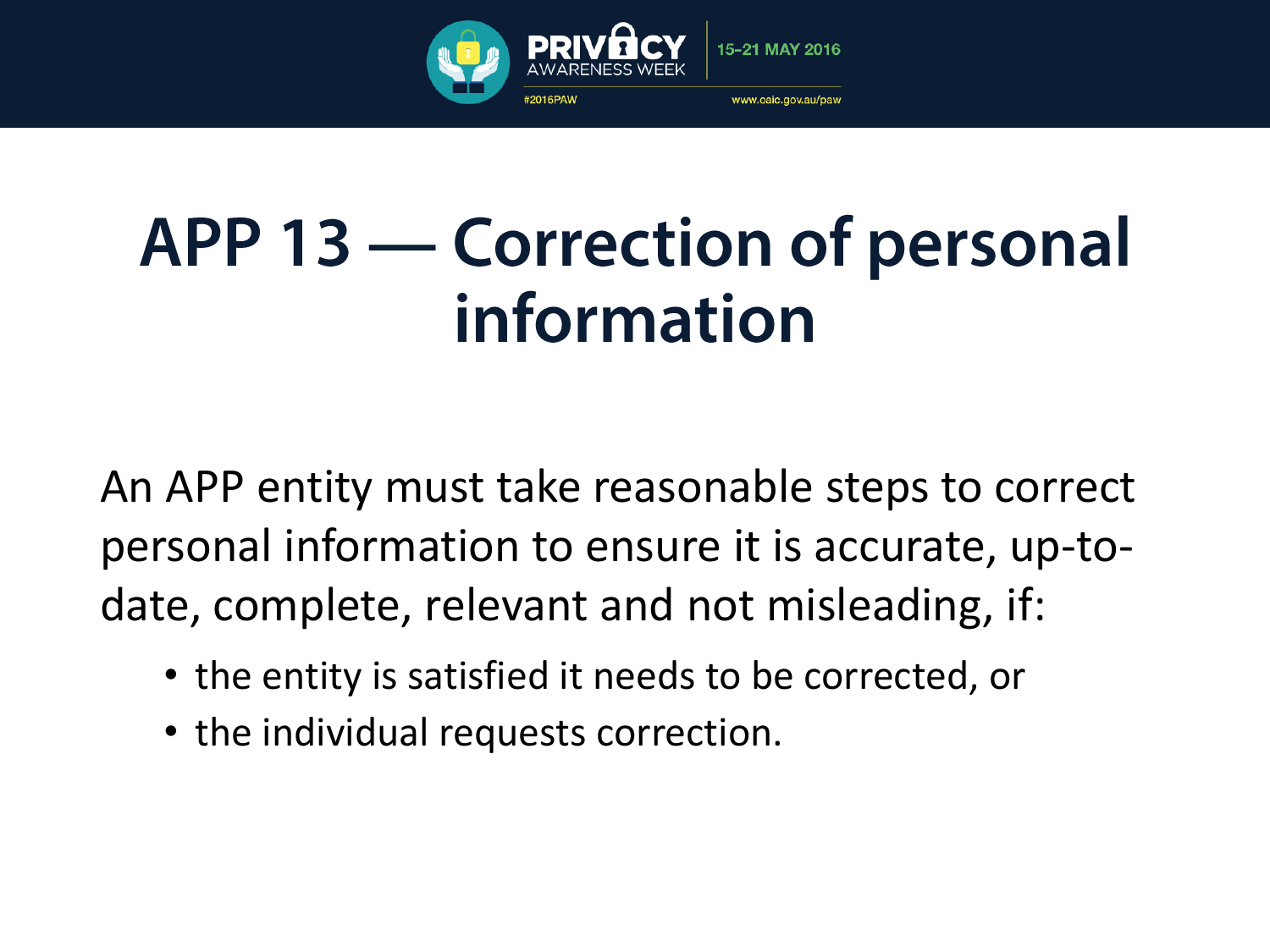

## **OAIC's regulatory powers**

- Powers to:
	- Promote privacy compliance
	- Handle complaints and conduct investigations
	- Enforcement powers
- OAIC's *Privacy regulatory action policy*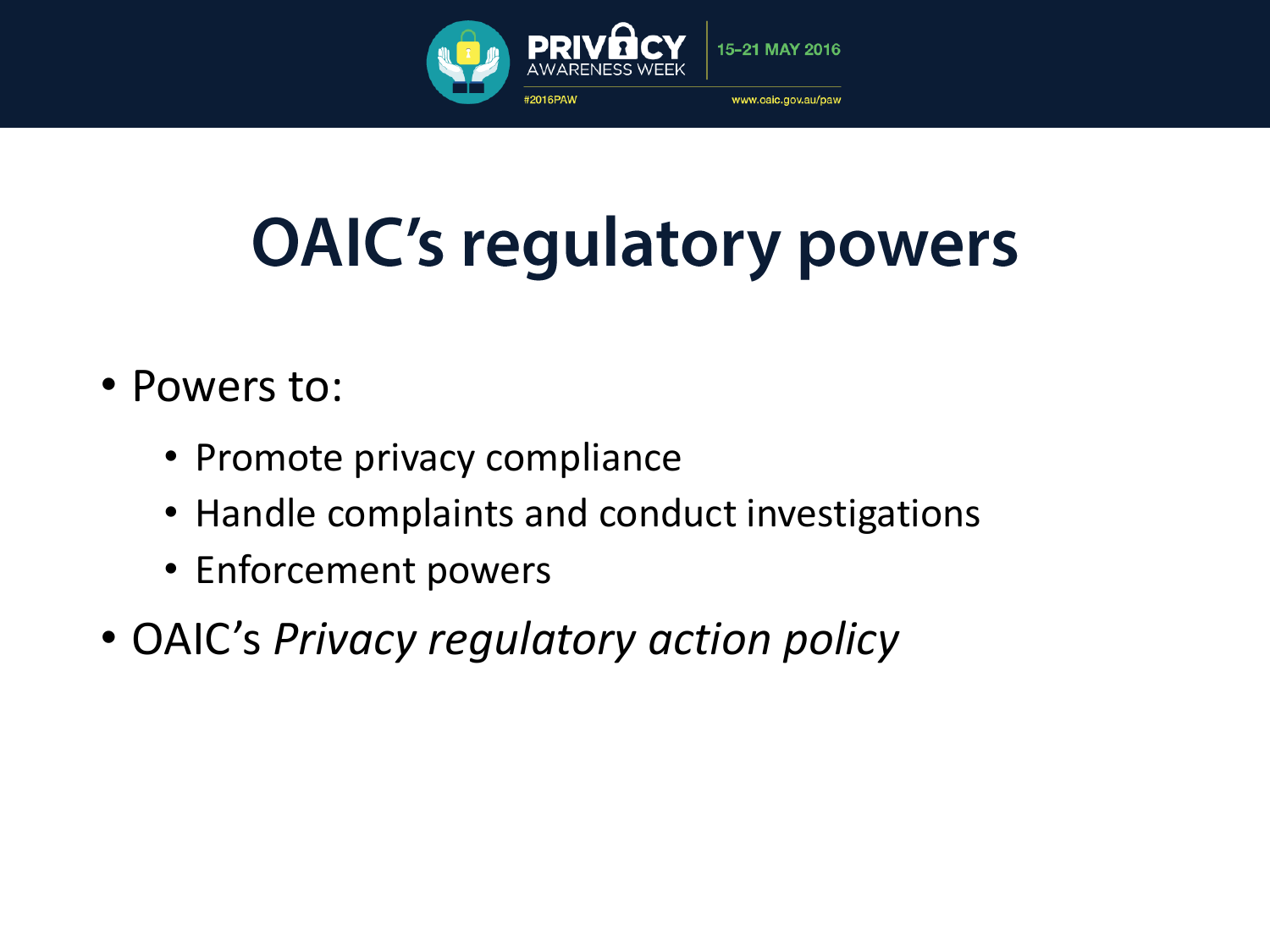

## **Promoting privacy compliance**

- Approve enforceable codes
	- Code obligations apply in addition to the APPs
	- Developed by entities (on their own initiative or on request) or by the Commissioner
- Privacy performance assessments
- Direct an agency to give the Commissioner a privacy impact assessment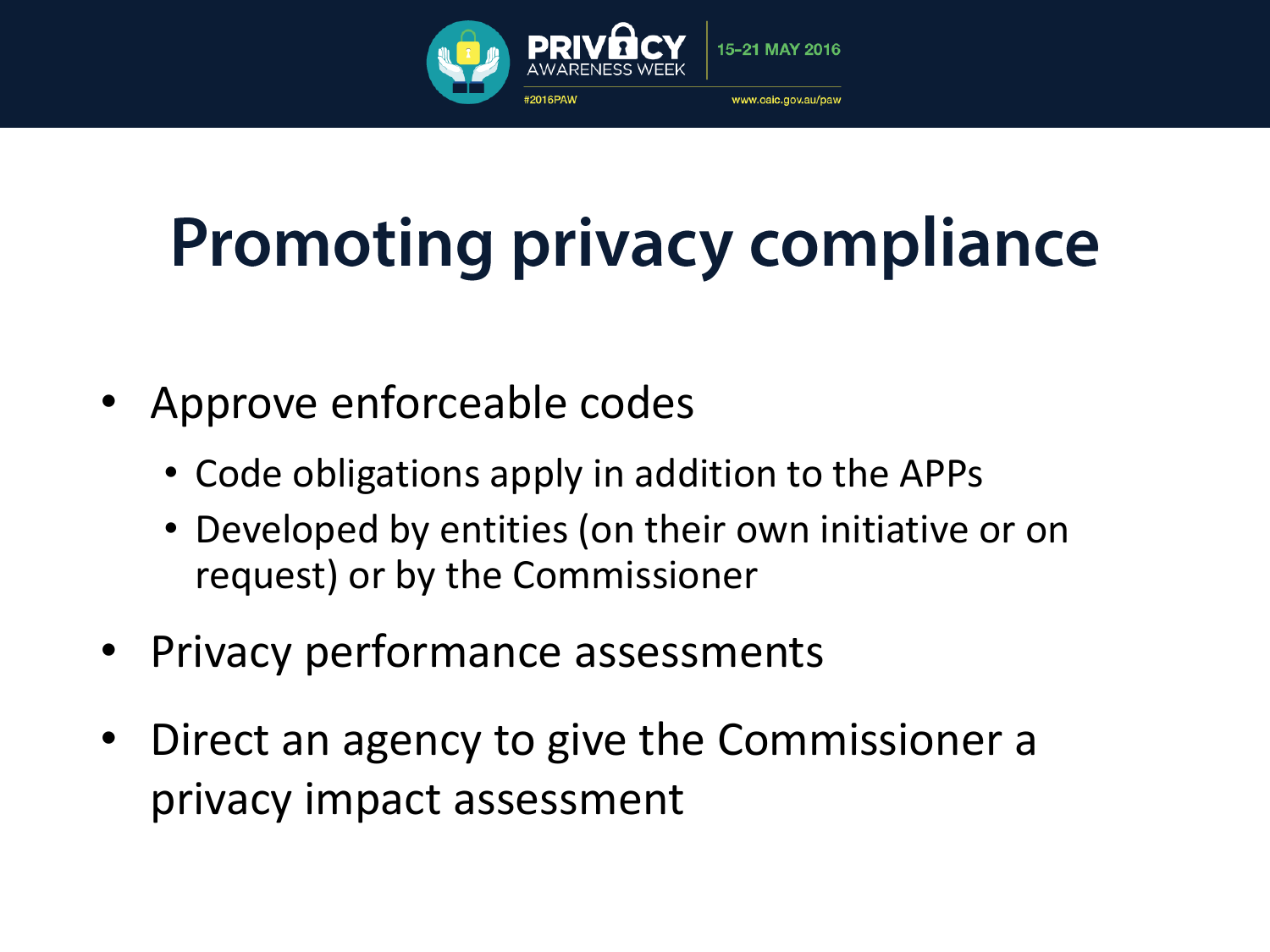

## **Privacy impact assessment (PIA)**

- A systematic assessment of a project that identifies the impact that the project might have on the privacy of individuals, and sets out recommendations for managing, minimising or eliminating that impact
- Consider conducting PIAs as a matter of course for projects that involve personal information.
- OAIC's *Guide to undertaking privacy impact assessments*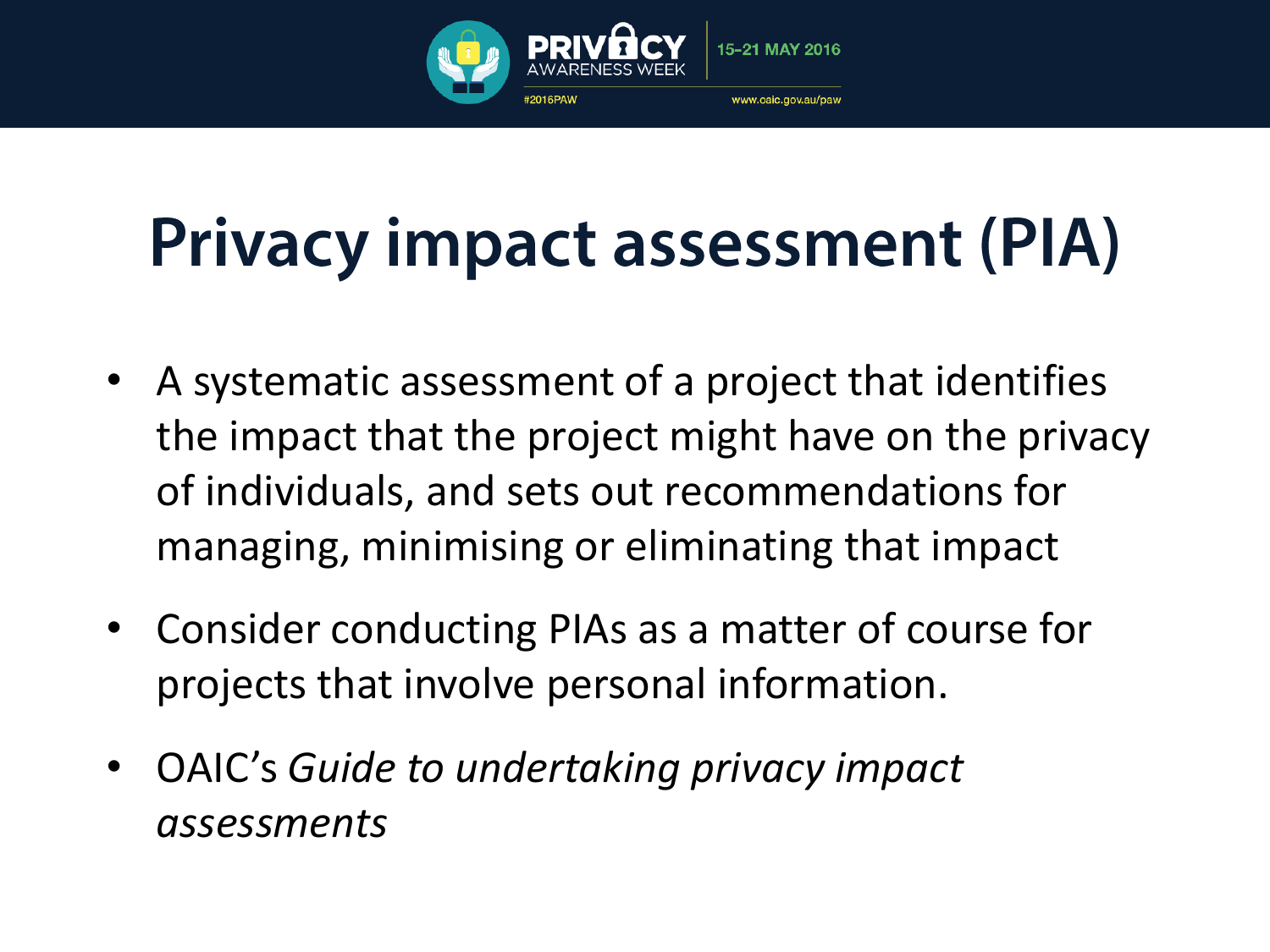

## **Complaints and investigations**

Privacy powers to investigate an alleged interference with privacy include powers to:

- investigate a matter following a complaint by an individual
	- Can decline a complaint for certain reasons, or refer to an alternative complaint body
	- Otherwise, must attempt to conciliate the complaint
- investigate on the Commissioner's own initiative (a 'CII')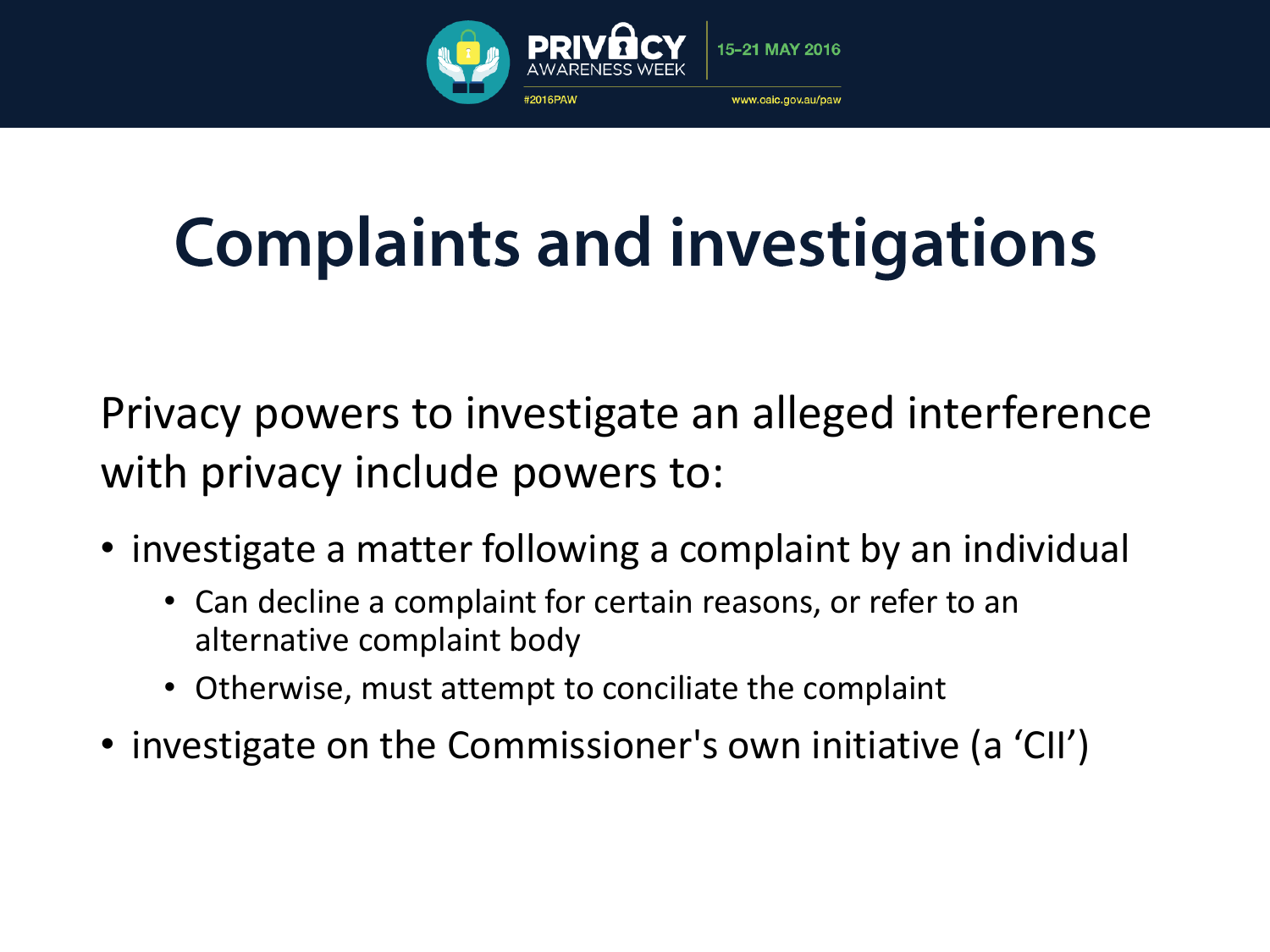

## **Enforcement powers**

Enforcement powers, that range from less serious to more serious, include powers to:

- Accept an enforceable undertaking
- Make a determination following a complaint or CII
- Bring proceedings to enforce a determination
- Apply to the court for an injunction
- Apply to the court for a civil penalty order for a breach of a civil penalty provision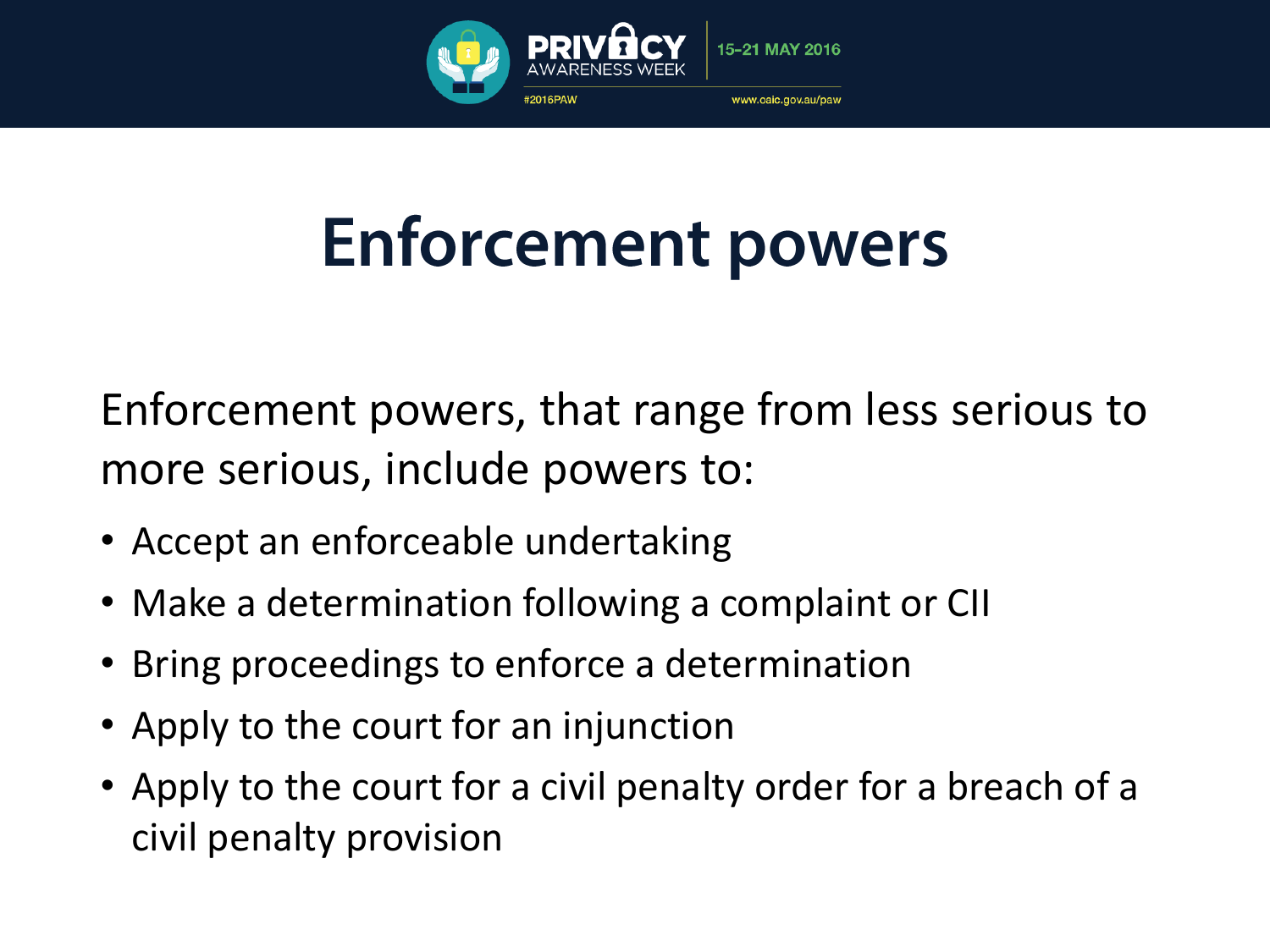

#### **Minimising complaints/investigations**

- Create and implement privacy management plan
- Consult OAIC guidance
- PIA for new information handling practices
- Manage customer/client expectations
	- Clear APP privacy policy
	- Clear APP 5 notice
- Staff training and awareness OAIC's *ten tips for protection customers' personal information*
- Robust IDR process
- Data breach notification OAIC's *Data breach notification guide*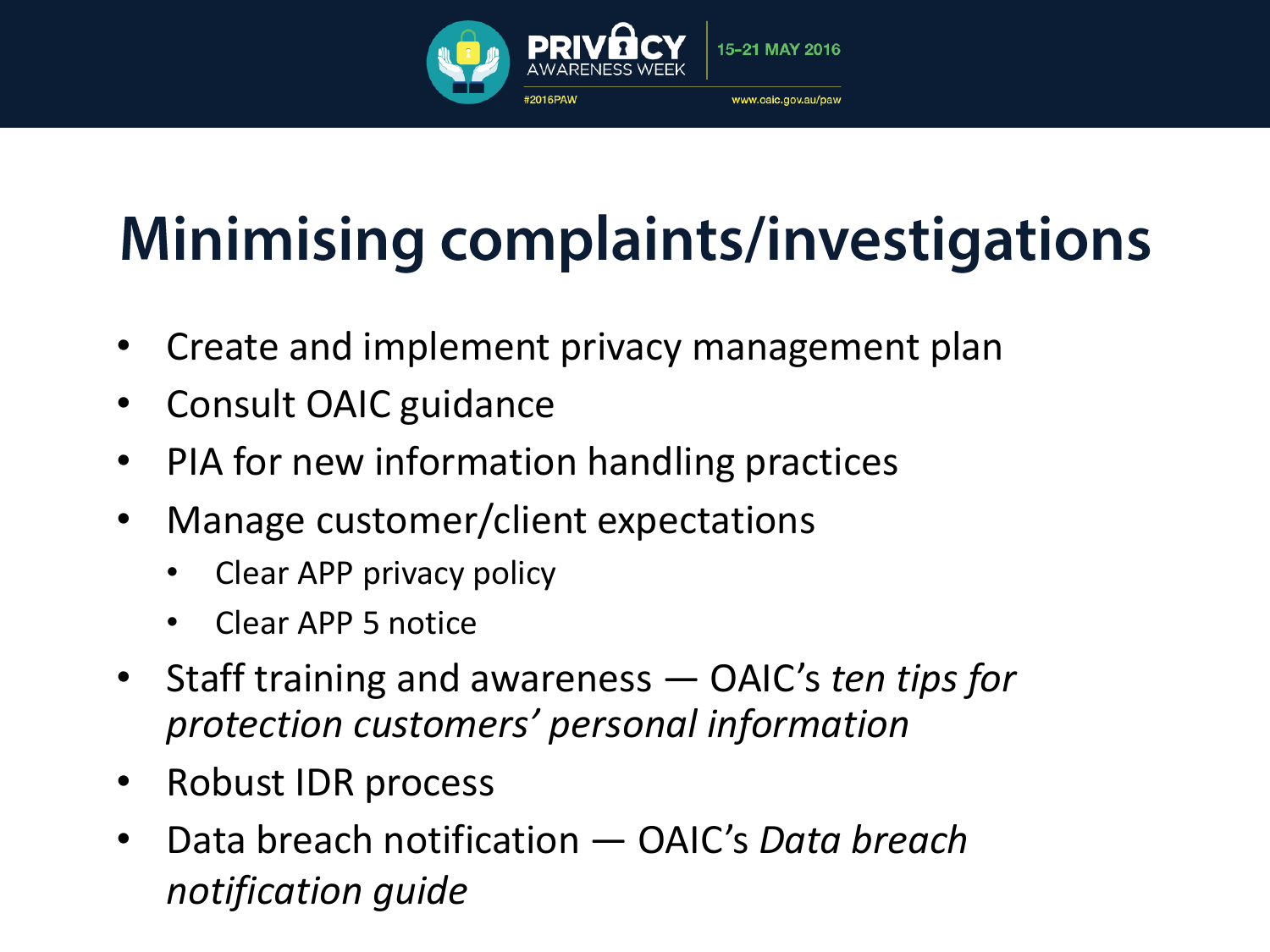

## **Need further information?**

- Visit our website: [www.oaic.gov.au](http://www.oaic.gov.au/)
- OAIC resources
- Sign up for OAICnet newsletter via the website
- Follow us on Twitter @OAICgov